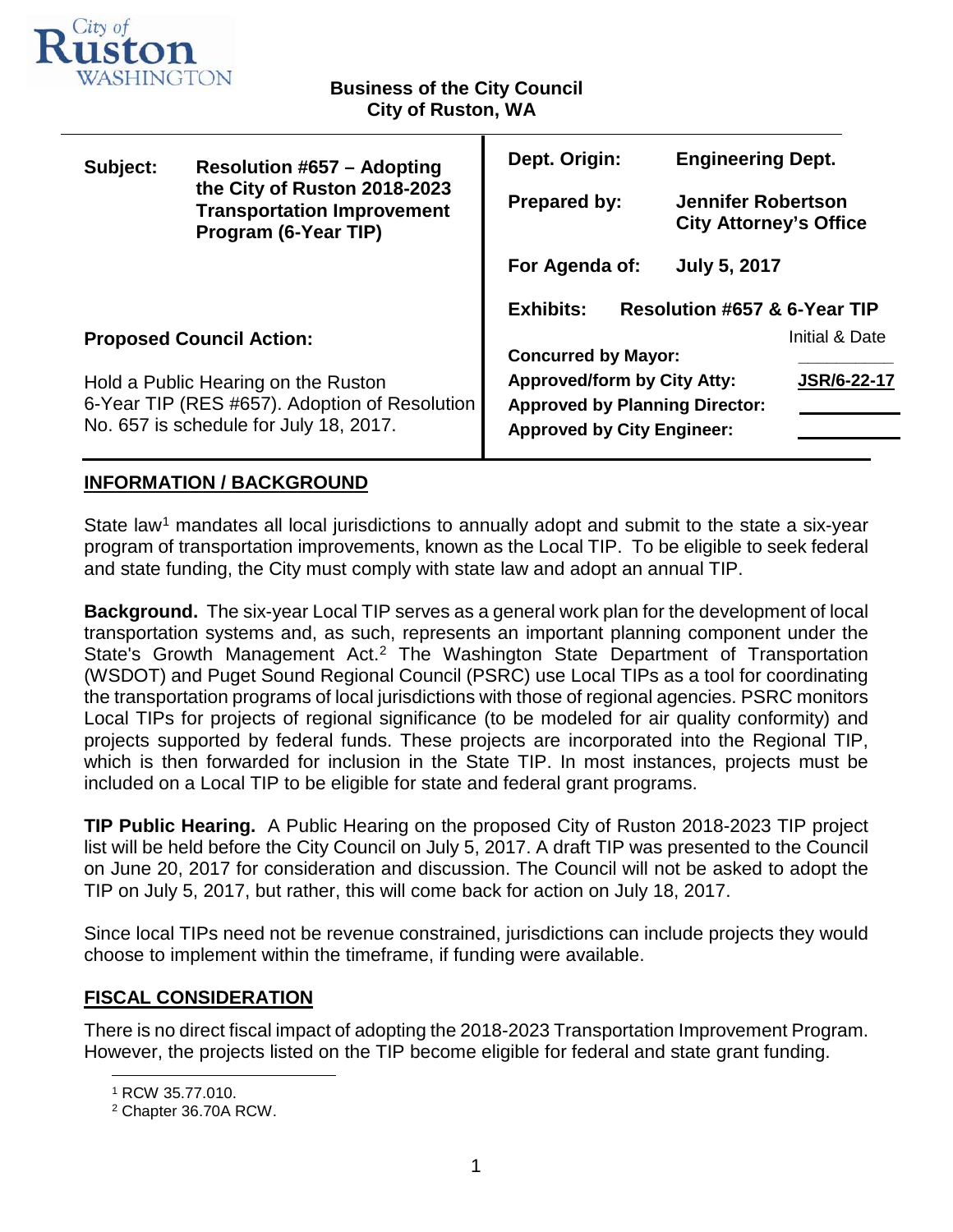# **RECOMMENDATION / MOTION**

Hold a public hearing.

MOTION 1: I move to open the public hearing on the 6-Year Transportation Improvement Program.

[HOLD PUBLIC HEARING.]

MOTION 2: I move to close the public hearing.

This matter will come back for action on July 18, 2017.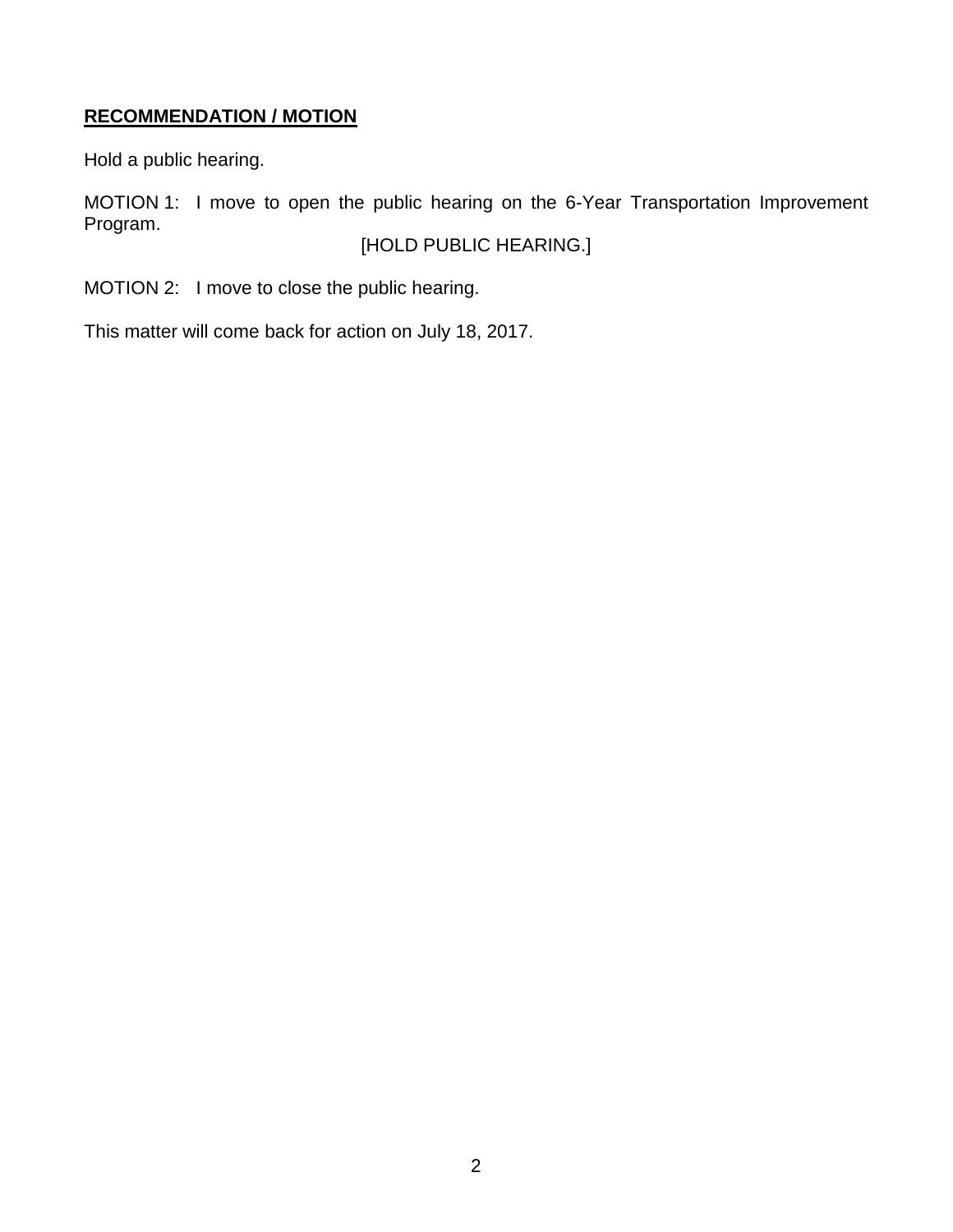#### **RESOLUTION NO. 657**

### **A RESOLUTION OF THE CITY COUNCIL OF THE CITY OF RUSTON, WASHINGTON, AUTHORIZING THE ADOPTION OF THE CITY OF RUSTON'S 2018-2023 TRANSPORTATION IMPROVEMENT PROGRAM.**

WHEREAS, RCW 35.77.010 requires the City to adopt a Six Year Transportation Improvement Program (Local TIP) annually; and

WHEREAS, the City Engineer has reviewed the most recent Local TIP by Ruston and has proposed an update consistent with the City's Comprehensive Plan; and

WHEREAS, the SEPA Responsible Official has issued a Determination of Non-

significance for the Local TIP and the appeal period has passed with no appeal filed; and

WHEREAS, in accordance with RCW 35.77.010, the City Council held a public hearing

on the Local TIP; and

WHEREAS, the City Engineer recommends adoption of the Local TIP; and

WHEREAS, on July 5, 2017, after proper notice, the City Council held a public hearing on the 6-Year TIP; and

WHEREAS, on July 18, 2017, during its regular meeting, the Council considered the TIP and approved its adoption; and

WHEREAS, the City Council finds that adoption of the Local TIP is in the best interests of the City of Ruston;

# **NOW, THEREFORE, THE CITY COUNCIL OF THE CITY OF RUSTON, WASHINGTON, DOES HEREBY RESOLVE AS FOLLOWS:**

Section 1. The attached Six Year Transportation Improvement Program, which is attached to this Resolution as Attachment 1 is hereby adopted by the City of Ruston.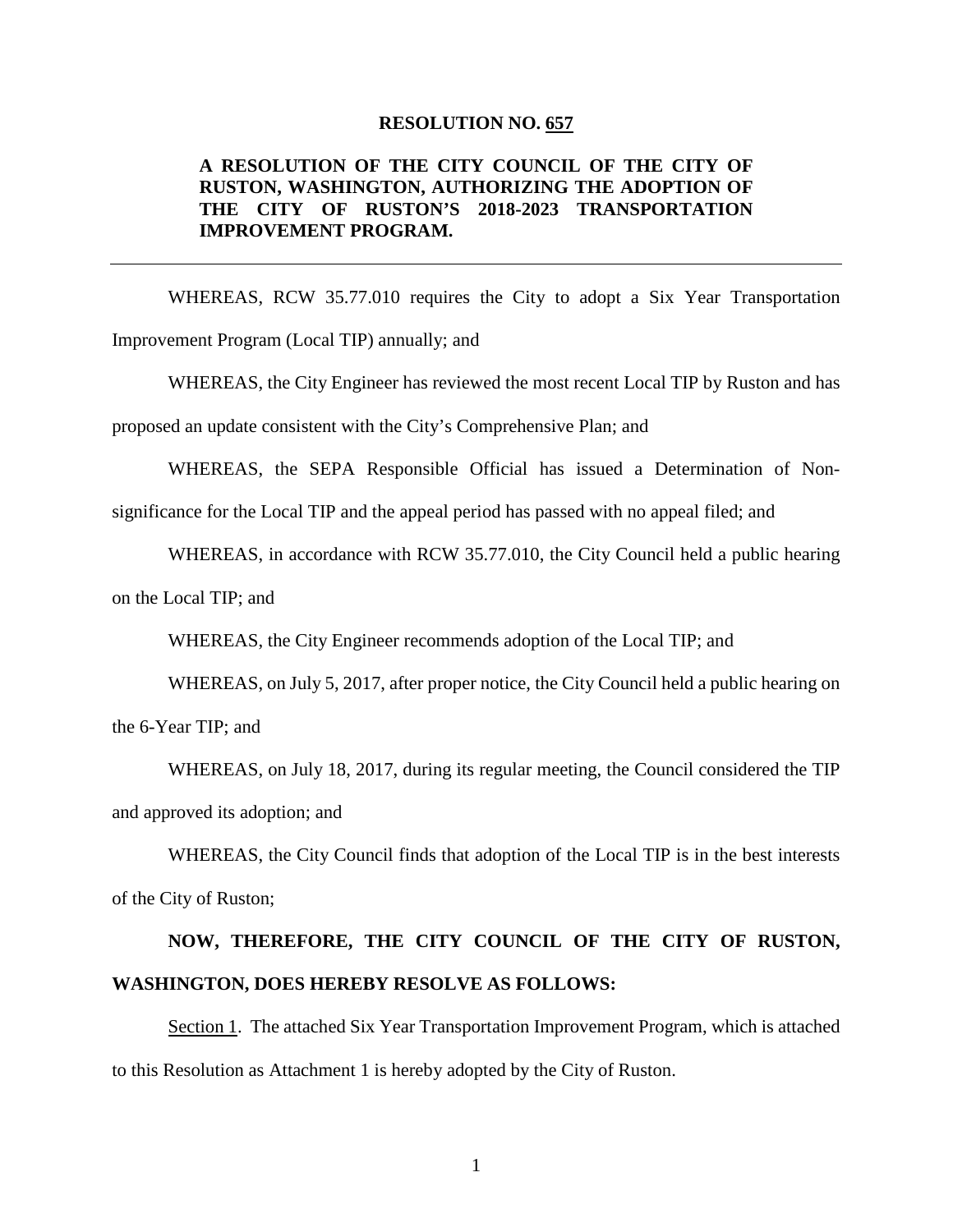Section 2. The City Clerk is hereby directed to file a copy of this Resolution with attached Six-Year Transportation Improvement Program with the Washington State Secretary of Transportation not more than thirty days after its adoption.

RESOLVED this 18<sup>th</sup> day of July, 2017.

APPROVED:

Bruce Hopkins, Mayor

ATTEST/AUTHENTICATED:

Judy Grams, City Clerk

FILED WITH THE CITY CLERK: \_\_\_\_\_\_\_\_\_\_\_\_ PASSED BY THE CITY COUNCIL: RESOLUTION NO.: 657